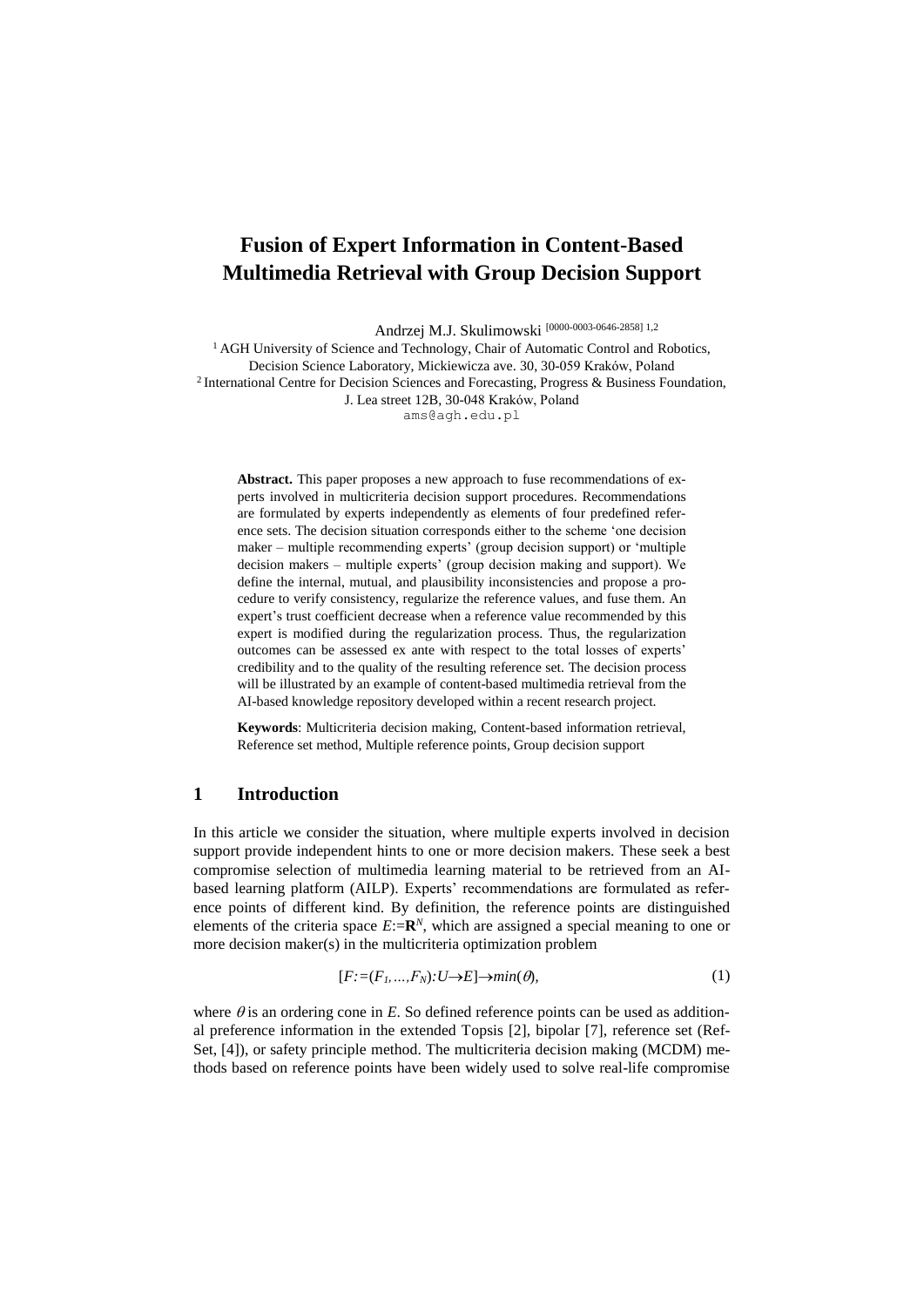decision selection in problem [\(1\)](#page-0-0) such as industrial design, staff recruitment, autonomous decision modeling or preference-based filtering in content based image retrieval (CBIR, [\[3\]](#page-4-3),[\[6\]](#page-4-4)). The latter area constitutes the background for content-based multimedia retrieval from the knowledge repository [\[8\]](#page-4-5), where our approach is dedicated to.

The expert decision recommendation procedure with multiple reference points consists in defining several – usually three or more - classes of reference points, while the elements of each class are assumed to be characterized by the same utility value. Below we recall the definitions of four basic classes of reference points [\[4\]](#page-4-2) and link them to the multimedia retrieval problem:

 $A_0$  - *Bounds of optimality* - the values of  $A_0$  correspond to the alternatives with properties that exceed actual needs, such as too advanced or too extensive courses.

*A<sup>1</sup>* - *Target points* - the elements of the criteria space that model ideal but usually non-admissible solutions. If none of them can be selected, the decision-maker should try to choose the learning material with parameters as close as possible to the coordinates of any of elements of *A1*. These points are also termed ideal aspiration levels.

*A<sup>2</sup>* - *Status-quo solutions* - attainable criteria values which should be outperformed during the decision-making process, such as parameters of the multimedia learning material already available at the pre-decision stage without further search in the AILP.

*A<sup>3</sup>* - *Anti-ideal reference points* - express the wrong choice, for example failed learning material selection in the past. Therefore, the set *A<sup>3</sup>* should be avoided during the decision-making by choosing a solution most distant to decisions represented by *A3*.

Reference points can be used to estimate an underlying utility (or value) function *v* according to the assumption that the elements of  $A_i$  are assigned the same deterministic utility value  $v(A_i)=\alpha_i>0$  such that  $\alpha_i<\alpha_i$  when  $i< i$ . So,  $v$  is to be maximized on U as a scoring function for the problem [\(1\).](#page-0-0) The background of the multiple reference points (MREF) and reference set methods (RefSet) has been given in [\[1\]](#page-4-6) and [\[4\]](#page-4-2), while their extensions related to the CBIR problem are provided in [\[3\]](#page-4-3) and [\[6\]](#page-4-4). In these decision support approaches, neighboring classes of reference points are pairwise aggregated to form ,two subsets of the criteria space, one to be approached and the other to be avoided. This paper is devoted to the study of reference points consistency. We provide the rules and operations to convert inconsistent sets of reference points into the structure that complies with the utility modelling principles and to fuse them.

# **2 The Consistency of Expert Recommendations**

The utility function estimation from expert judgments requires consistency in assigning utility values to reference points. These must comply with the monotonicity of the utility function *v*. Furthermore, their situation with respect to the attainable set  $F(U)$  in *E* must conform to the common-sense meaning of reference points presented in the previous section. This additional property will be termed here consistency with the proble[m \(1\).](#page-0-0) The multiple reference points approach presumes that all elements of the class  $A_i$  correspond to the same value of the estimated utility function. We will call this property *internal consistency* of the class *Ai*.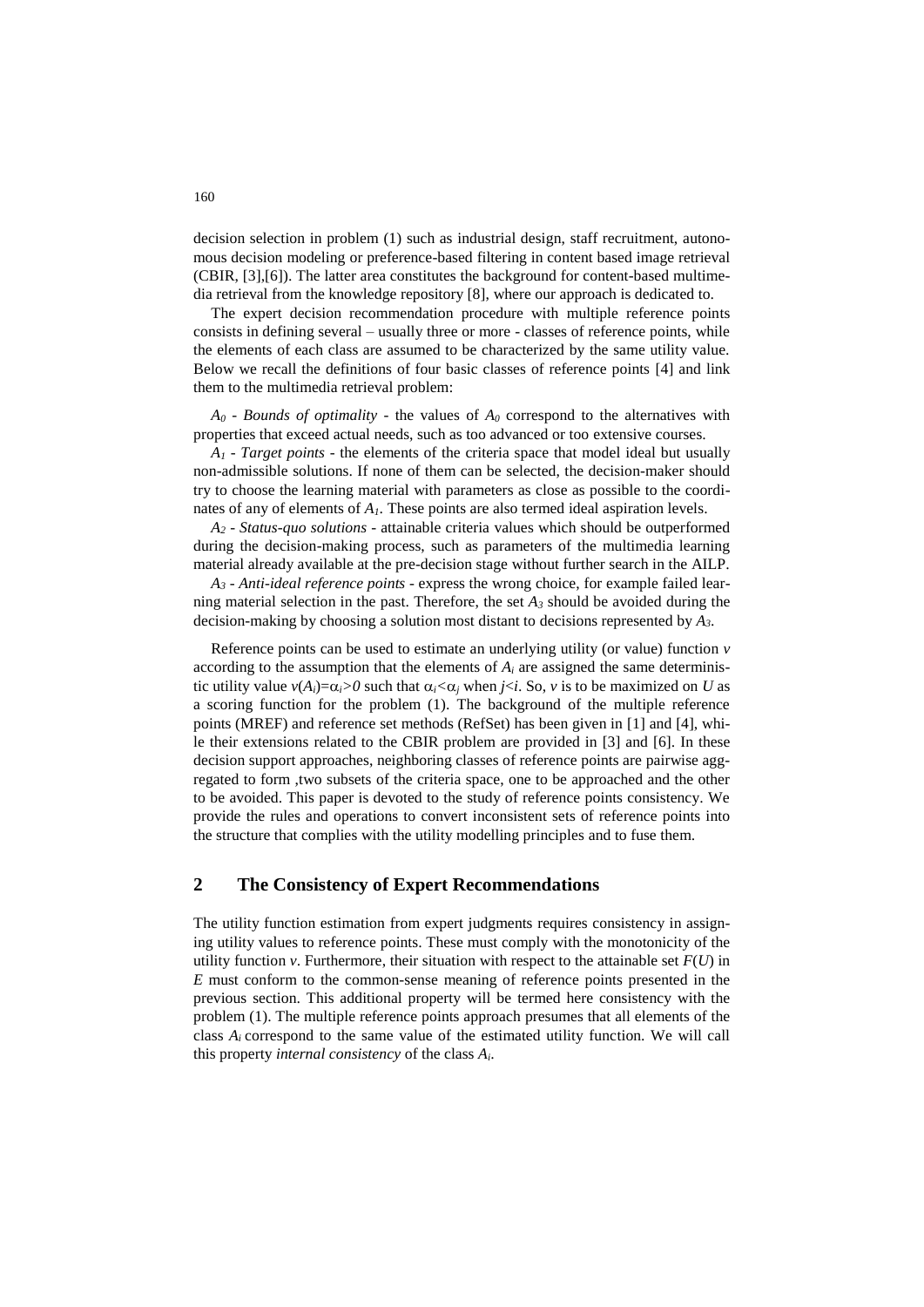**Definition 1.** *The set of reference points A<sup>i</sup> is internally consistent iff*

$$
\forall q_1, q_2 \in A_i : q_1 \text{ and } q_2 \text{ are noncomparable with respect to } \theta.
$$
 (2)

Moreover, each one of the sets  $A_i$ ,  $0 \le i \le K$ , where  $K+1$  is the number of classes of reference points, should be well-defined with respect to all other sets of reference points. This requirement will be formulated as an assumption that each element of *A<sup>j</sup>* should be dominated by an element of  $A_{i+1}$ , for  $0 \leq j \leq K-1$ , i.e.

<span id="page-2-2"></span><span id="page-2-1"></span>
$$
\forall x \in A_j \exists y \in A_{j+1} : x \leq_{\theta} y. \tag{3}
$$

To obtain the desired properties of the level sets of  $\nu$  we impose an additional condition [\(4\),](#page-2-0) symmetric to [\(3\),](#page-2-1) which allowed us [\[4\]](#page-4-2) to define the *mutual consistency*,

<span id="page-2-0"></span>
$$
\forall x \in A_{j+1} \exists y \in A_j : x \leq_{\theta} y. \tag{4}
$$

**Definition 2.** *The reference classes*  $A_i$  *and*  $A_{i+1}$  *that satisfy the conditions* [\(3\)-](#page-2-1)[\(4\)](#page-2-0) *will*  $be termed$  mutually consistent.

Along with consistency, rationality is a fundamental property of multicriteria decision-making methods that should be verified in the first order of importance.

**Definition 3.** *A multicriteria decision making procedure is termed rational if its ultimate solution is nondominated with resppect to the order defined in [\(1\)](#page-0-0).* 

Due to frequent occurrence of inconsistent hints, specifically in the context of of multimedia learning material selection, checking and correcting mutual consistency turned out to be an essential part of recommendation-based decision-making processes involving the AILP users [\[5\]](#page-4-7),[\[8\]](#page-4-5). This is justified by the following fact:

**Theorem 1.** *If all reference classes A<sup>i</sup> for the problem [\(1\)](#page-0-0) are both internally and mutually consistent, then the solution process described as RefSet in* [\[4\]](#page-4-2) *is rational.* ■

After estimating the attainable set  $F(U)$  in [\(1\)](#page-0-0) it may happen that the actual situation of reference points differs from that required by Defs. 1-3 above. Then, it is necessary to re-formulate experts' judgments according to the general rule that the rationality of the compromise solution is superior to the intuitive interpretation of reference points. This is the aim of the regularization procedure that uses a.o. reference point averaging, re-defining, splitting and merging the reference classes. In the next section, this procedure is illustrated with an example referring to multimedia course selection.

# **3 An Example of Content-Based Multimedia Course Selection**

As an application example of our approach, we present a procedure of recommending videos, massive online courses (MOOCs), and other multimedia courses to the users of the AILP developed within the recent Horizon 2020 research project [\[8\]](#page-4-5). Instructors are principal recommending experts, while students are the decision makers who select the learning material according to the criteria *G* related to the achievement of learning goals, learning efficiency and comfort. Usually, the criteria *G* are expressed as preference-preserving functions of certain machine-measurable pre-criteria *F*.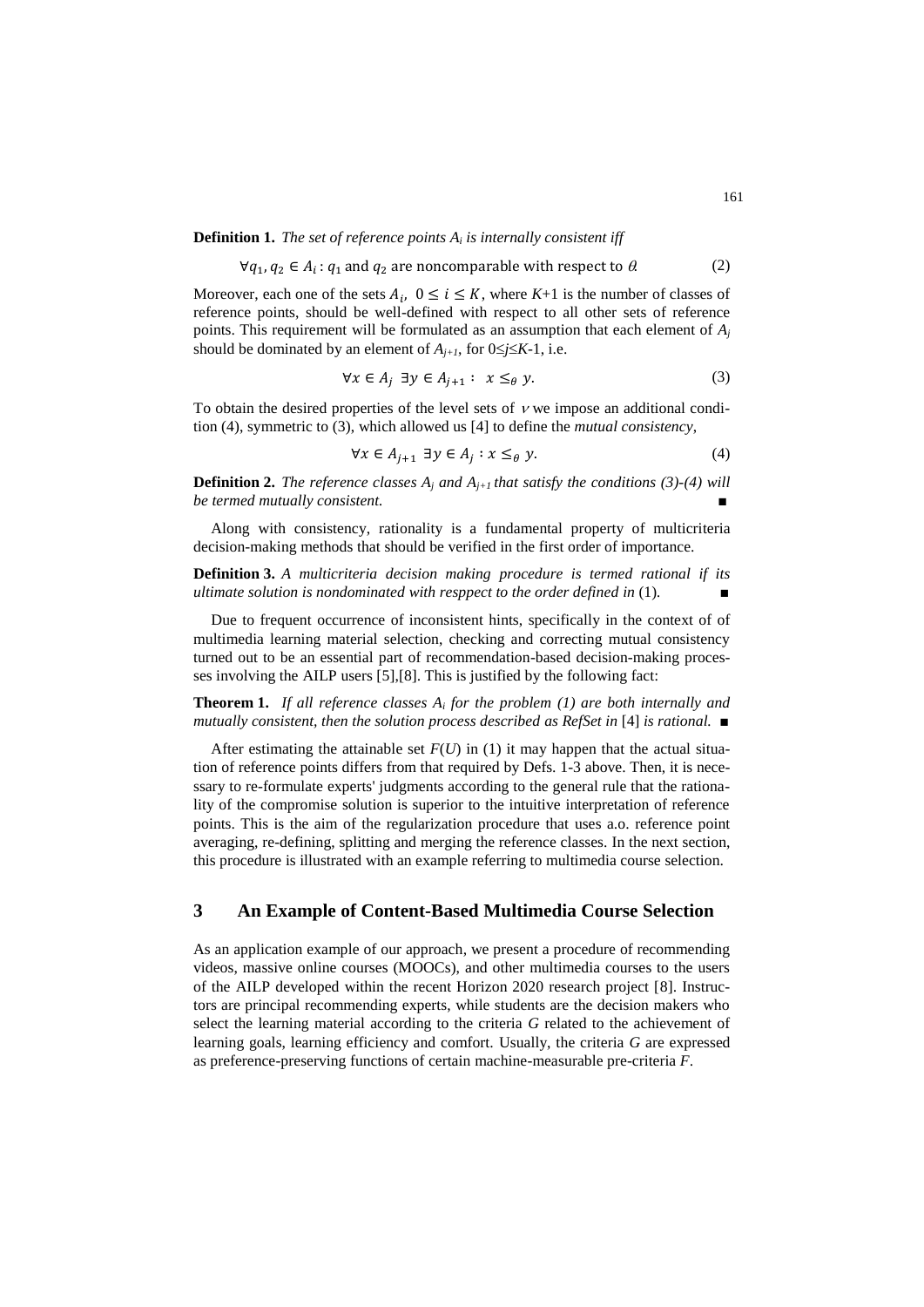**Example 1.** Assume that two instructors  $I_1$  and  $I_2$  with the same trust coefficients 0.8 recommend multimedia courses according to the qualitative criteria  $G=(G_I, G_2)$ , where *G<sup>1</sup>* describes the correctness and clarity of presentation, *G<sup>2</sup>* - the presence of specific adequate real-life cases. According to [\(1\),](#page-0-0) *G* is to be minimized, which means that its numerical values should be interpreted as deviations from a certain ideal course. There are three directly measurable criteria  $F=(F_1, F_2, F_3)$ , with  $F_1$  - the coverage of the obligatory and auxiliary stuff (in %), to be determined by text mining from the course annotations,  $F_2$  – the average quality of graphics and videos – to be determined by checking the resolution and provenience of images and videos, and *F<sup>3</sup>* is the availability of supplementary material normalized on the scale [0,1]. The dependence of *G* on *F* is disclosed initially in an explicit form for the sets *A<sup>i</sup>* only. However, it can be learned with adaptive regression techniques from earlier recommendation-selection processes that involved other experts and users, i.e. *G* is represented as  $G = \varphi^{\circ}F$ . Current recommendations update the hitherto determined coefficients of  $\varphi$ . The learning goals can be made explicit as a query that defines a preliminary selection of the learning content to be considered in further recommendation and multimedia selection process. Consequently, this query corresponds to the constraints *U* that in this example consist of three nondominated courses such that  $G(F((U)) = \{(2,4), (3,3), (4,2)\}\)$ . The reference points from  $A_i$  and  $A_i$  are provided in [Table 1](#page-3-0) as vectors with the corresponding values of *G* and *F*. Additionally, we assume that  $A_0 = \{(0,0)\}\$  and  $A_3 = \{(8,4),(7,7)\}\$ .

| A         | Expert | $G_I$ | G <sub>2</sub> | $F_I$ | F <sub>2</sub> | $F_3$ |
|-----------|--------|-------|----------------|-------|----------------|-------|
| $a_{I,I}$ |        |       |                |       | 0.8            | 0.9   |
| $a_{1,2}$ |        |       |                |       | 0.9            | 0.7   |
| $a_{2,1}$ |        |       |                | 0.8   | 0.6            | 0.6   |
| $a_{2,2}$ |        |       |                | 0.7   | 0.7            | 0.7   |
| $a_{2,3}$ |        |       |                | 0.6   | 0.7            | 0.9   |
| $a_{2,4}$ |        |       |                | 0.6   | 0.5            |       |

<span id="page-3-0"></span>**Table 1.** The reference points defined by experts within the course selection process.

After the expert recommendations are entered to the decision support system, their verification, fusion, and decision selection process runs as follows:

- 1. The *verification* of the conditions [\(2\)](#page-2-2)-[\(4\)](#page-2-0) discovers an internal inconsistency in the class *A<sup>2</sup>* while all other classes and their mutual situation are correct.
- 2. The *regularization* procedure starting from *a2,1* and *a2,4* replaces this pair with their average  $a_{2,5}=(5,7)$ . This new reference point turns out to be still comparable with  $a_{2,2}$ , so in the second step of this run both are replaced with  $a_{2,6}=(5,6.5)$  that - together with  $a_{2,1}$  yields a correct class  $A_2$ . The next run of averaging takes into account the second potential expert recommendation fusion, where *a2,2* and *a*2,4 are compared first, so that a different average is calculated, namely  $a_{2,8}=(5.5;6.5)$ that is noncomparable with  $a_{2,l}$ . Both runs yield correct classes  $A_2$ , so to calculate the utility function, the procedure averages all runs and retains the final class  $A_2' = \{(6, 2), (5.25, 6.5)\}\$ . The trust coefficients of  $I_1$  and  $I_2$  are decreased proportionally to the distances between the final averaged point and the replaced values.